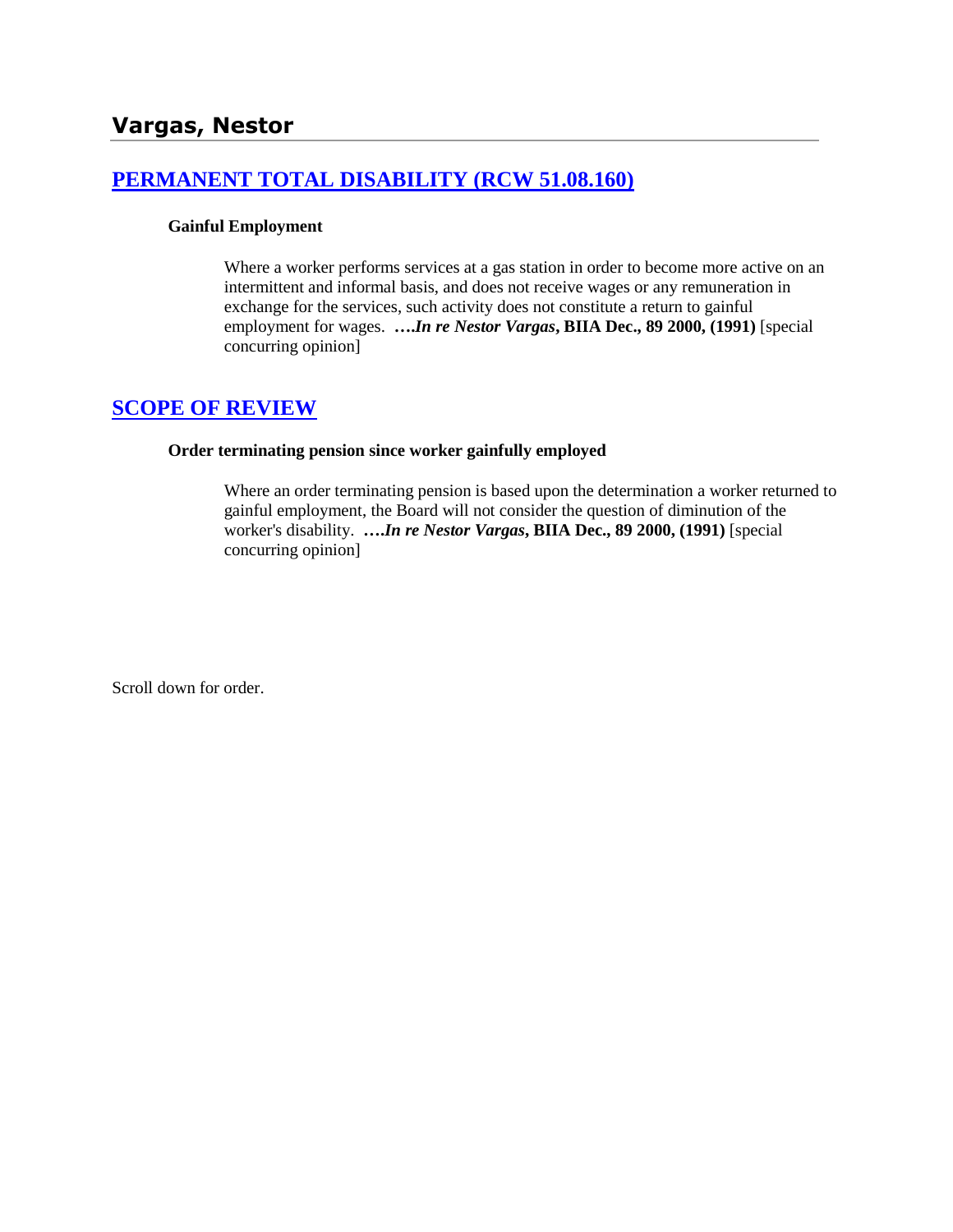## **BEFORE THE BOARD OF INDUSTRIAL INSURANCE APPEALS STATE OF WASHINGTON**

**)**

**IN RE: NESTOR C. VARGAS ) DOCKET NO. 89 2000**

**CLAIM NO. S-307507 ) DECISION AND ORDER**

APPEARANCES:

Claimant, Nestor C. Vargas, by James D. Pack

Self-Insured Employer, Welco Lumber Company, by Eisenhower, Carlson, Newlands, Reha, Henriot and Quinn, per Richard A. Jessup

This is an appeal filed by the claimant, Nestor C. Vargas, on May 17, 1989 from an order of the Department of Labor and Industries dated April 28, 1989. The order adhered to the provisions of an order dated March 29, 1989 that terminated the claimant's total permanent disability pension pursuant to RCW 51.32.160 because the claimant had returned to gainful employment. The Department order is **REVERSED**.

# **PROCEDURAL AND EVIDENTIARY MATTERS**

Pursuant to RCW 51.52.104 and RCW 51.52.106, this matter is before the Board for review and decision on a timely Petition for Review filed by the claimant to a Proposed Decision and Order issued on June 28, 1990 in which the order of the Department dated April 28, 1989 was affirmed.

The Board has reviewed the evidentiary rulings in the record of proceedings. Our industrial appeals judge removed from colloquy the testimony of Dr. Irving Tobin and of Dr. William Hummel. Because we conclude that the issue of diminution, or lessening, of Mr. Vargas' disability is not properly before us, all testimony concerning the issue of diminution is hereby placed in colloquy. All other evidentiary rulings are hereby affirmed.

# **DECISION**

The factual background underlying this appeal and the evidence presented by the parties are adequately set forth and summarized in the Proposed Decision and Order, and will only be restated here as necessary to explain our decision. We conclude that this Board lacks subject- matter jurisdiction to consider the issue of diminution of the claimant's disability. Further, we conclude that Mr. Vargas has carried his burden of establishing by a preponderance of the evidence that he did not return to gainful employment for wages.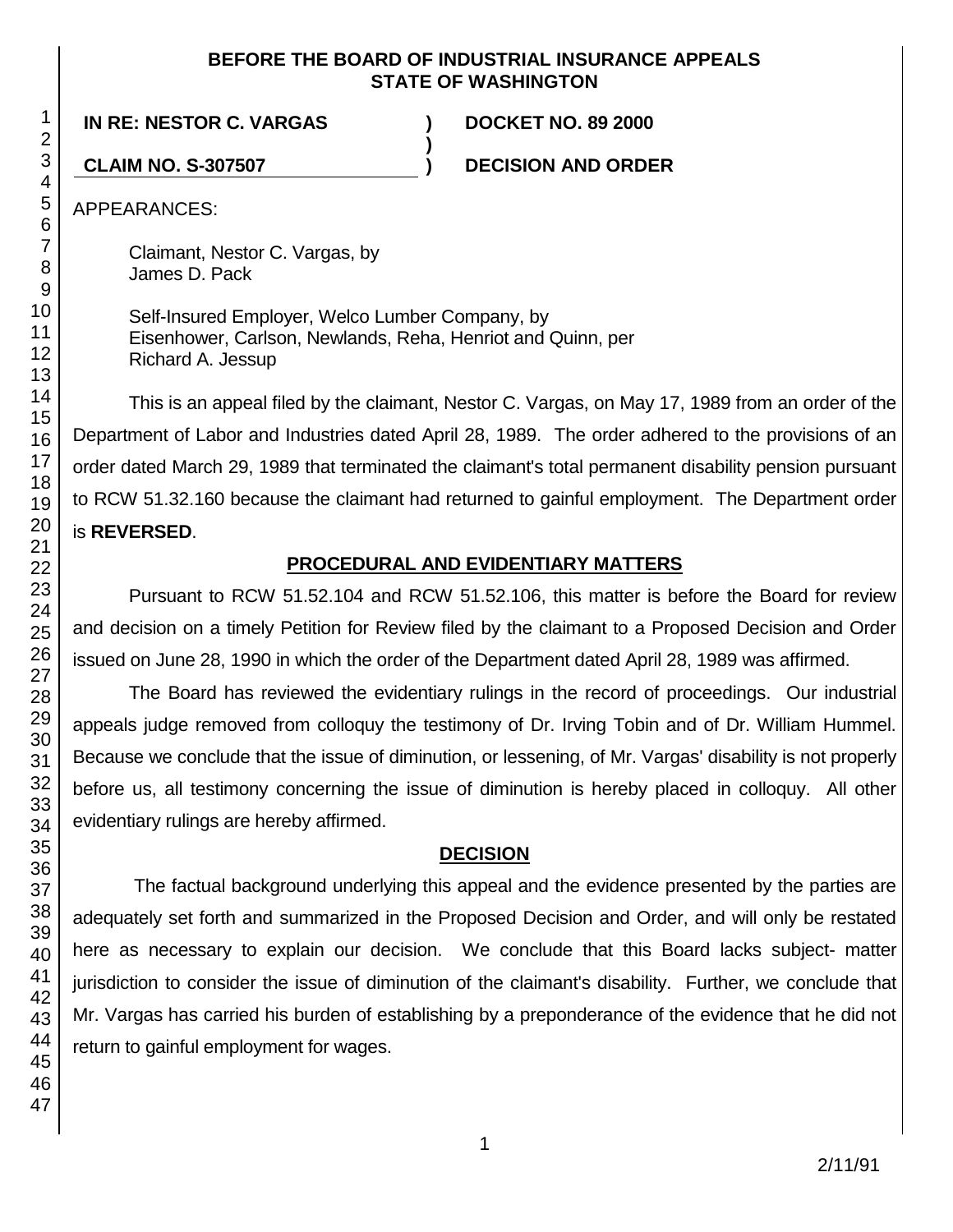RCW 51.32.160 provides two bases for suspending or terminating the rate of compensation paid to a worker receiving a pension for total disability. The first, referred to in the statute as diminution or termination of disability, requires medical evidence to the effect that a diminution of the disability has actually occurred. Dep't of Labor & Indus. v. Moser, 35 Wn.App. 204, 665 P.2d 926 (1983). Alternatively, the rate of compensation paid to a worker receiving a pension for total disability may be suspended or terminated if the worker "returns to gainful employment for wages." The statute explicitly states that in such a case it is not necessary to produce medical evidence that shows a diminution of the disability has occurred. Thus, the two grounds for terminating a pension are entirely distinct, and require different determinations based upon a consideration of different forms of evidence.

In the present case, it is abundantly clear that Mr. Vargas' pension was terminated solely for the reason that he had returned to gainful employment for wages. First, the order of the Department dated March 29, 1989, to which the order on appeal adhered, clearly states that the Department terminated Mr. Vargas' pension because he had "returned to gainful employment". Second, Mr. William Travis, a Pension Adjudicator with the Department of Labor and Industries and the individual responsible for issuing the orders terminating Mr. Vargas' pension, testified that he issued those orders based solely upon a determination that Mr. Vargas had returned to gainful employment for wages. Mr. Travis testified that the Department did not consider whether or not Mr. Vargas' disability had lessened, and stated that the employer's representative rejected his suggestion that an independent medical examination be scheduled in order to make such a determination. Indeed, in a letter to Mr. Travis on December 9, 1988, the employer's representative specifically stated:

> Although in our recent telephone conversation you suggested that Welco should also schedule a medical examination of Mr. Vargas to determine if his physical condition has changed since his claim was last closed, I do not believe such an examination is necessary. The above-referenced statute specifically states:

> If a worker receiving a pension for total disability returns to gainful employment for wages, the director may suspend or terminate the rate of compensation established for the disability without producing medical evidence that shows that a diminution of the disability has occurred.

Exhibit No. 4. In fact, there is absolutely nothing in the record from which we may infer that the Department considered or passed upon the question of diminution.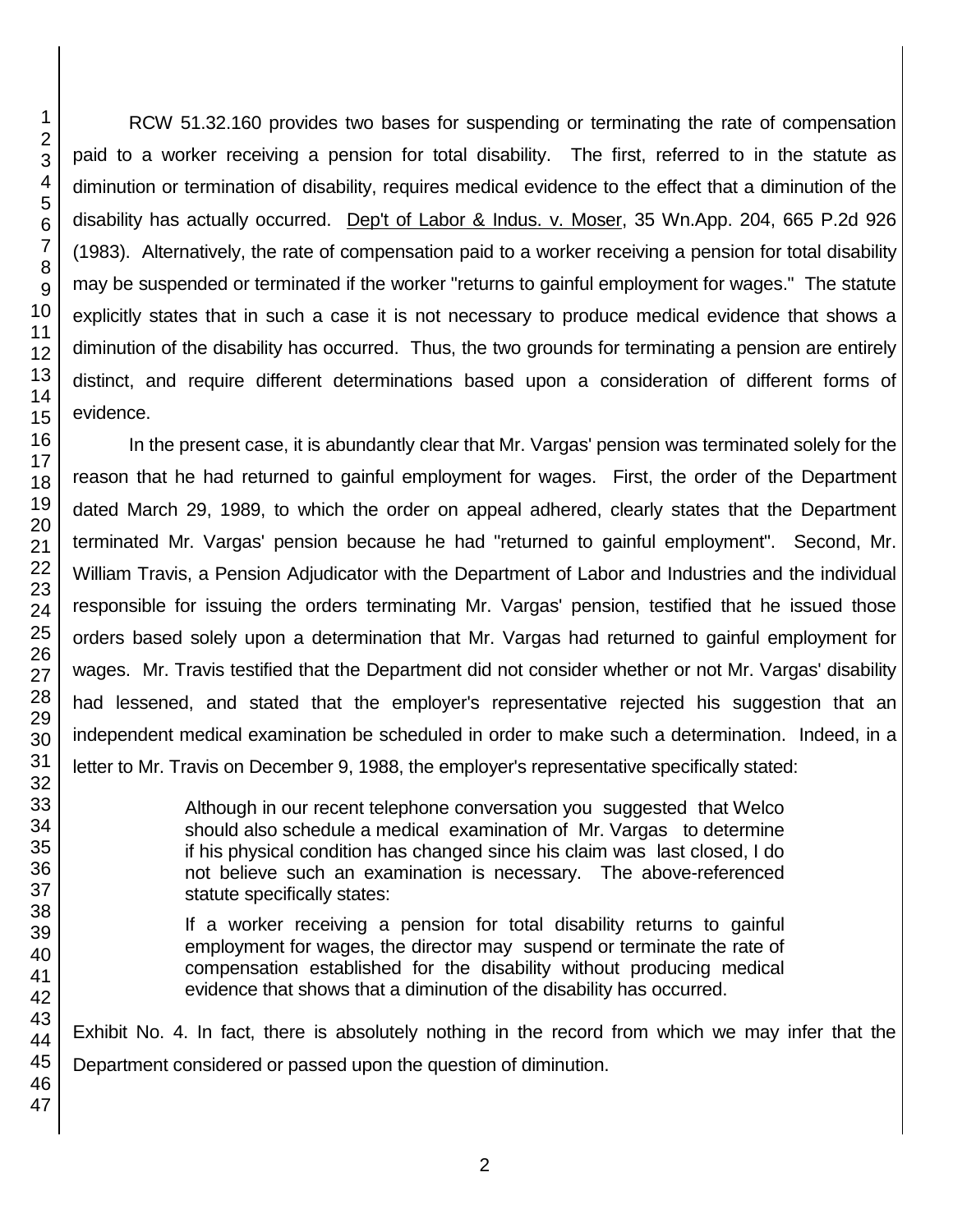We therefore lack the authority to consider whether a diminution of disability occurred. This Board's jurisdiction is appellate only, and the questions we may consider and decide are fixed by the order from which the appeal was taken as limited by the issues raised by the notice of appeal. Lenk v. Dep't of Labor & Indus., 3 Wn.App. 977, 478 P.2d 761 (1970). This is not to say, however, that we may never look beyond the order to determine the issues actually considered and decided by the Department. For example, if the order on appeal in this case had merely stated that the claimant's pension was being terminated pursuant to RCW 51.32.160, it would be incumbent upon us to determine whether the Department had actually considered and decided the issue of diminution. If it had, it would be incumbent upon us to also consider and decide that issue. However, to consider and decide an issue not first passed upon by the Department would be to exceed our subject-matter jurisdiction.

Having determined that we lack jurisdiction to consider the issue of diminution, we wish to state that were that issue before us we would still find for the claimant. In fact, the "colloquy" record persuasively and clearly establishes that the disability resulting from Mr. Vargas' industrial injury has increased, rather than decreased, since he was placed on the pension rolls effective August 2, 1980. According to William Hummel, M.D., a board-certified orthopedic surgeon who performed a two-level fusion to the claimant's low back in 1979, the further surgery performed on the claimant's low back in May of 1989 was directly related to Mr. Vargas' 1979 industrial injury and resulting surgeries done in that year. Dr. Hummel testified that the stenosis, or narrowing of the spinal canal, for which the surgery in 1989 was performed, was attributable to the 1979 industrial injury and the resulting two-level spinal fusion. Dr. Hummel further testified that in 1979 no stenosis was present; by 1989 the spinal stenosis was described as severe by the neurosurgeon who performed the surgery in 1989 to attempt to correct it. This evidence clearly supports the conclusion that Mr. Vargas' disability resulting from his industrial injury had increased since he was placed on the pension rolls. It is hardly rebutted by the testimony of Dr. Irving Tobin, who examined the claimant on one occasion in 1980, and who based his opinion that the claimant's disability had lessened upon a 15 to 20 minute review of portions of a videotape of the claimant taken intermittently during three different days in the fall of 1988, and a review of medical records of Dr. Hummel from early 1989. Dr. Tobin acknowledged those records showed the presence of spinal stenosis in Mr. Vargas' low back for which the decompression surgery was done in May 1989. He said he had "no idea" if the stenosis was present back in 1980. Dr.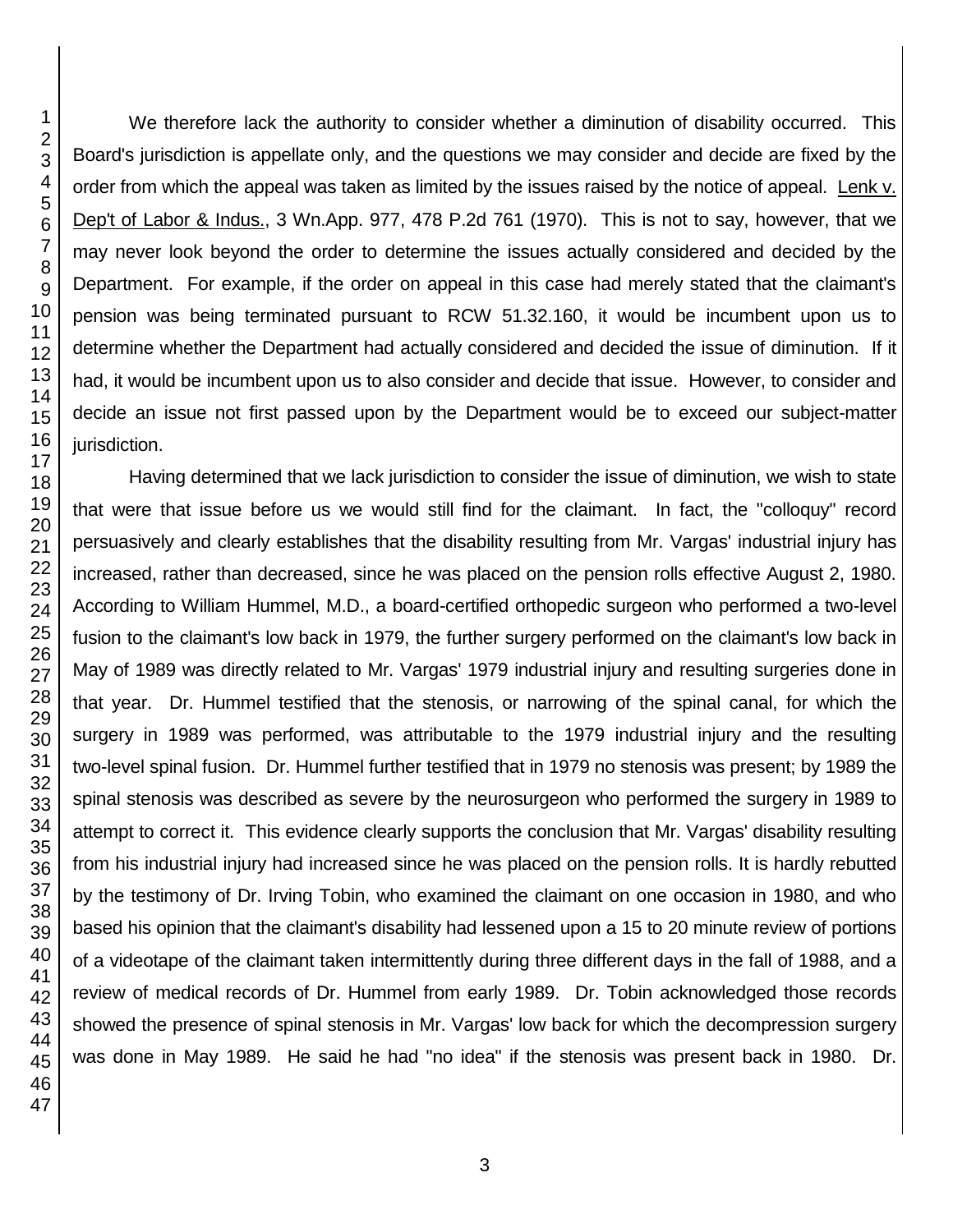Hummel did have such knowledge, namely, no stenosis was present then and it developed over the succeeding years.

We also conclude that the claimant did not return to gainful employment for wages. In fact, as stated by our industrial appeals judge, it is uncontroverted that Mr. Vargas did not return to gainful employment for wages. According to Mr. Vargas, he began performing services at a gas station in order to try to become more active. This was done, on an informal and intermittent basis, over about eight months from mid-1988 into the early part of 1989. Mr. Vargas stated that he did not receive any wages or other remuneration in exchange for those services. This testimony is supported by that of Mr. James P. Butler, who operated the gas station in question. According to Mr. Butler, the claimant was paid no consideration whatsoever, and Mr. Vargas paid for any facilities or services he used for his own vehicle, to the same extent that any member of the public paid. There is simply no evidence in the record to support the contention that Mr. Vargas, at any time since being placed on the pension rolls, returned to gainful employment for wages.

After consideration of the Proposed Decision and Order, the claimant's Petition for Review, the employer's Response to the Petition for Review, and a careful review of the entire record before us, we are persuaded that the Department order of April 28, 1989, which adhered to the provisions of the order dated March 29, 1989, is incorrect and should be reversed and the claim remanded to the Department with direction to reinstate the claimant's pension benefits, effective March 29, 1989, and to take such other and further action as may be indicated or required to implement such reinstatement.

Proposed Findings of Fact Nos. 1, 2, and 3 are hereby adopted as this Board's final findings. In addition, the Board enters the following findings and conclusions:

# **FINDINGS OF FACT**

- 4. The claimant did not, at any time after being placed on the pension rolls, return to gainful employment for wages.
- 5. At the Department level, the self-insured employer chose not to schedule a medical examination to determine if claimant's condition had changed. In requesting the termination of Mr. Vargas' pension, the self- insured employer relied solely on the contention that Mr. Vargas had returned to gainful employment. The Department did not consider or pass upon whether a diminution of the claimant's disability occurred, and its orders of March 29, 1989 and April 28, 1989 were based solely on the Department's determination that the claimant had returned to gainful employment for wages.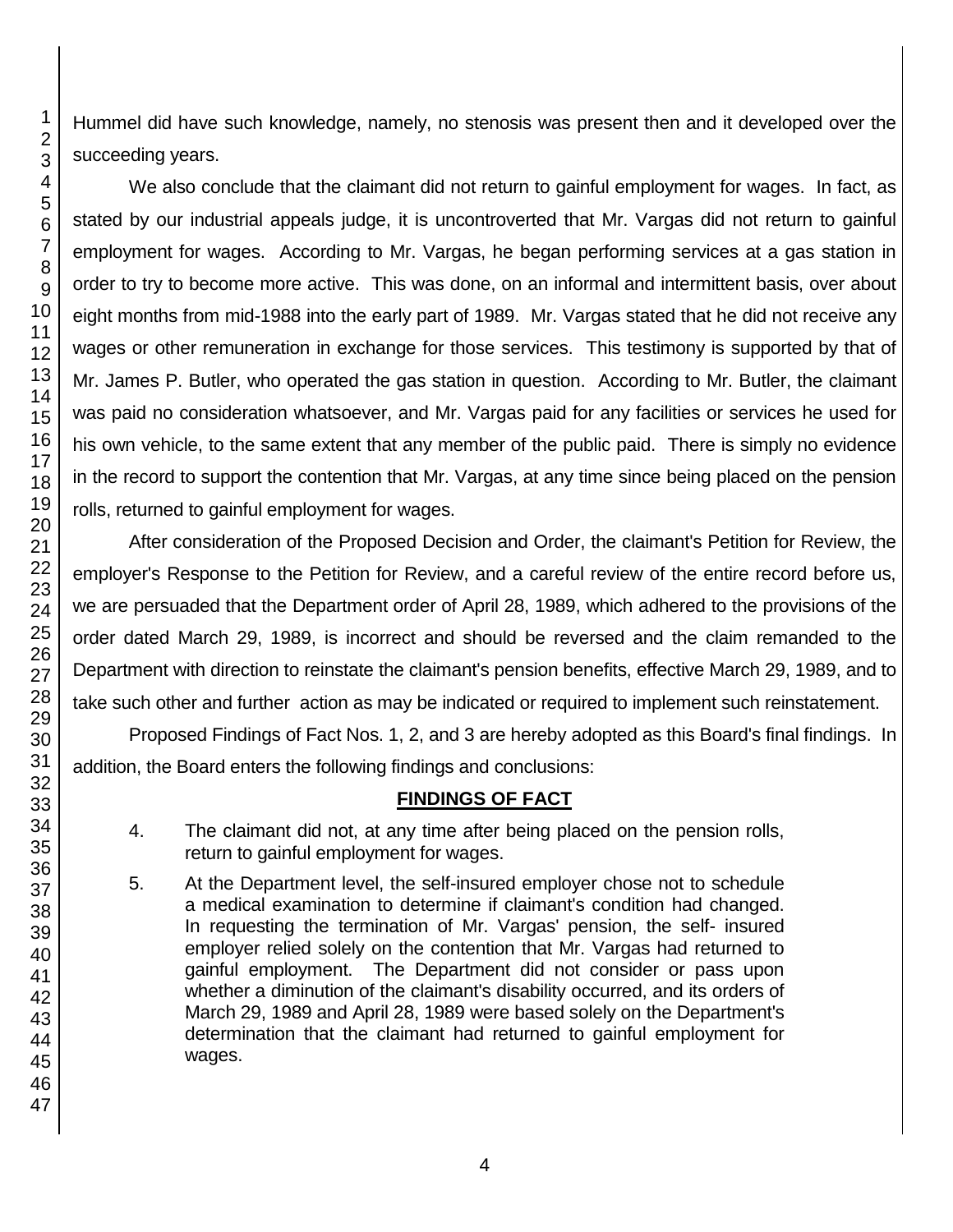## **CONCLUSIONS OF LAW**

- 1. The Board of Industrial Insurance Appeals has jurisdiction over the parties and subject matter of this appeal. The Board lacks subject matter jurisdiction over the issue of whether a diminution of the claimant's disability occurred. The sole issue before the Board is whether claimant's pension was properly terminated on the grounds that he had returned to gainful employment for wages. RCW 51.32.160.
- 2. Because claimant did not return to gainful employment for wages, the Department incorrectly terminated his pension. RCW 51.32.160.
- 3. The order of the Department of Labor and Industries dated April 28, 1989, which adhered to the provisions of an order dated March 29, 1989 that determined that the claimant had returned to gainful employment and terminated the claimant's pension pursuant to RCW 51.32.160, is incorrect and should be reversed and the claim remanded to the Department with direction to reinstate the claimant's pension, effective March 29, 1989 and to take such other and further action as may be indicated or required to implement such reinstatement.

### It is so **ORDERED**.

Dated this 11<sup>th</sup> day of February, 1991.

## BOARD OF INDUSTRIAL INSURANCE APPEALS

/s/  $\,$ SARA T. HARMON Chairperson

/s/  $\,$ 

FRANK E. FENNERTY, JR. Member

# **SPECIAL CONCURRING STATEMENT**

I concur with my colleagues in the ultimate determination to reinstate this claimant's pension benefits effective March 29, 1989.

However, I do not agree with their belief that we lack jurisdiction to consider the question of diminution of the claimant's disability. The Department order on appeal terminated the claimant's pension pursuant to RCW 51.32.160, and I believe that either of the grounds set forth in that statute may properly be considered by the Board in determining the correctness of such order.

My colleagues' position on this issue is an unnecessarily restrictive view of the Board's reviewing authority. Furthermore, it has the potential of fostering piecemeal litigation (although not in